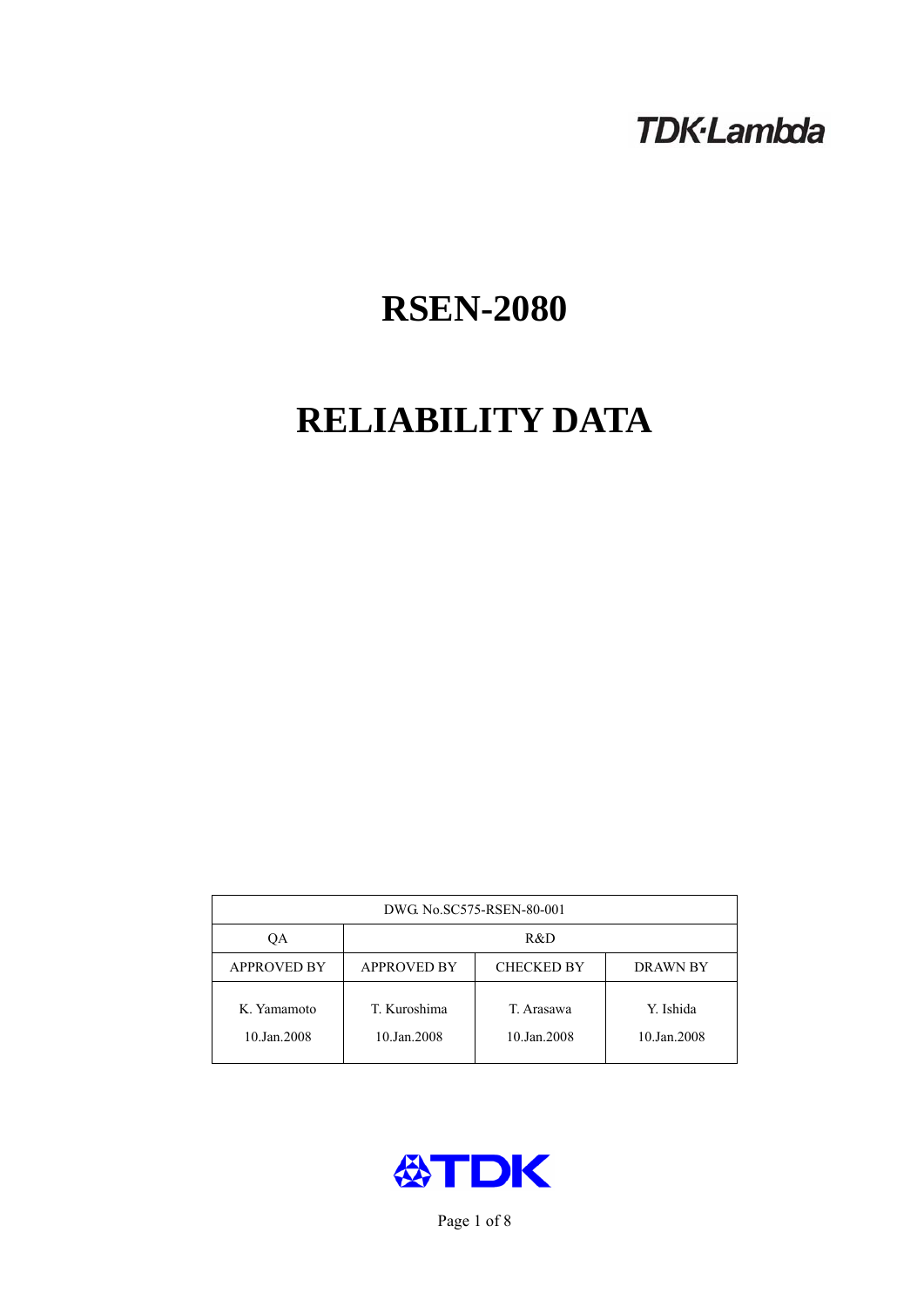#### **RSEN-2080**

## **I N D E X**

|                                     | Page   |
|-------------------------------------|--------|
| 1. Calculated Values of MTBF        | Page-3 |
| 2. Vibration Test                   | Page-4 |
| 3. Heat Cycle Test                  | Page-5 |
| 4. Humidity Test                    | Page-6 |
| 5. High Temperature Resistance Test | Page-7 |
| 6. Low Temperature Storage Test     | Page-8 |

The following data are typical values. As all units have nearly the same characteristics, the data to be considered as ability values.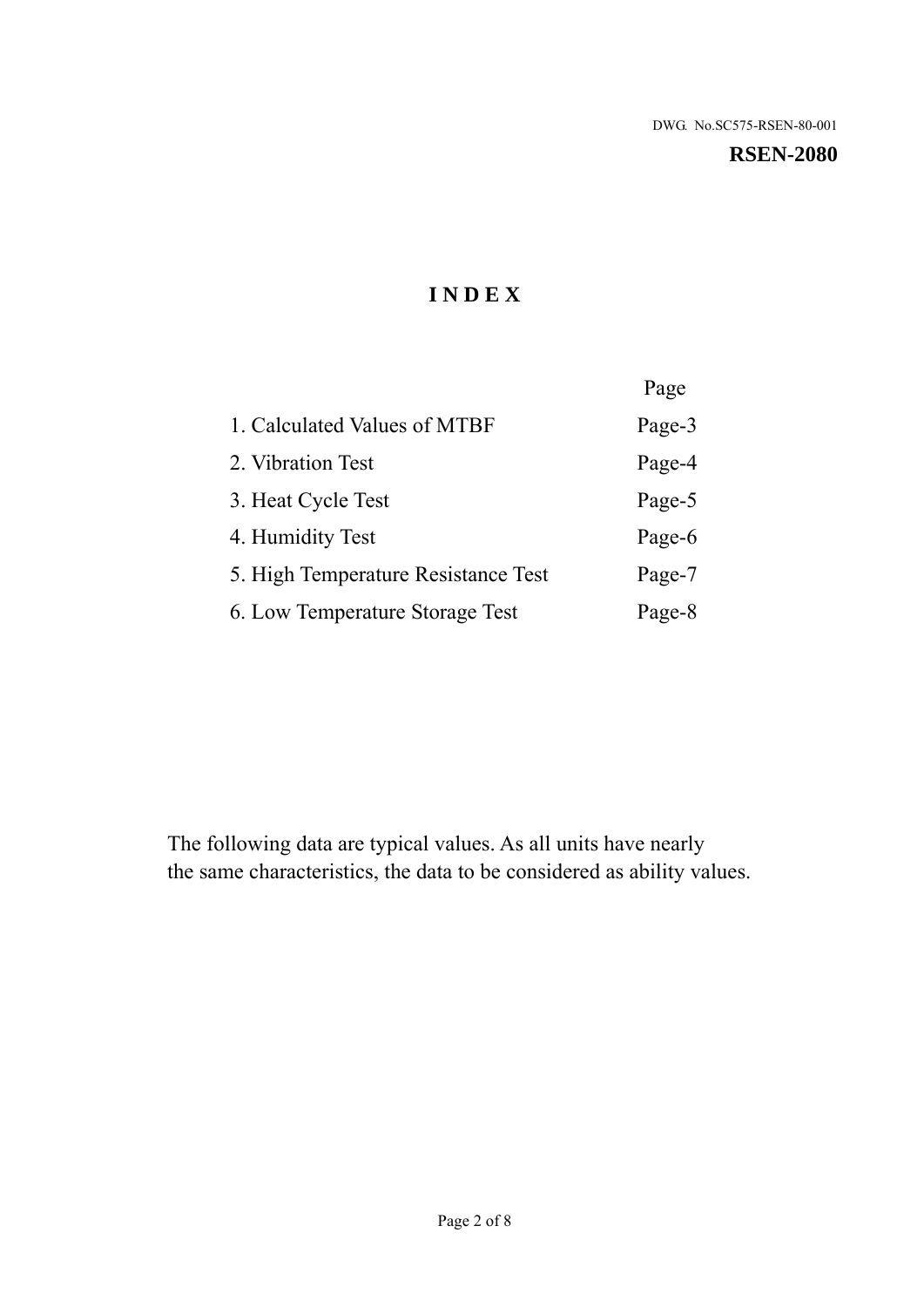#### **RSEN-2080**

1. Calculated values of MTBF

MODEL : RSEN-2080

(1) Calculating Method

 Calculated based on parts stress reliability projection of MIL-HDBK-217F NOTICE2.

Individual failure rates  $\lambda$  G is given to each part and MTBF is calculated by the count of each part.

$$
MIBF = \frac{1}{\lambda_{\text{equip}}} = \frac{1}{\sum_{i=1}^{n} N_i (\lambda_G \pi_Q)_i} \times 10^6 \text{ (hours)}
$$

| $\lambda$ equip | : Total equipment failure rate (Failure $/ 10^6$ Hours)                   |
|-----------------|---------------------------------------------------------------------------|
| $\lambda$ G     | : Generic failure rate for the $\hbar$ generic part                       |
|                 | (Failure/ $10^6$ Hours)                                                   |
| Ni              | : Quantity of <i>i</i> th generic part                                    |
| N               | : Number of different generic part categories                             |
| $\pi$ Q         | : Generic quality factor for the <i>i</i> th generic part ( $\pi Q = 1$ ) |

- (2) MTBF Values
	- GF : Ground, Fixed

 $MTBF = 5,235,054$  (Hours)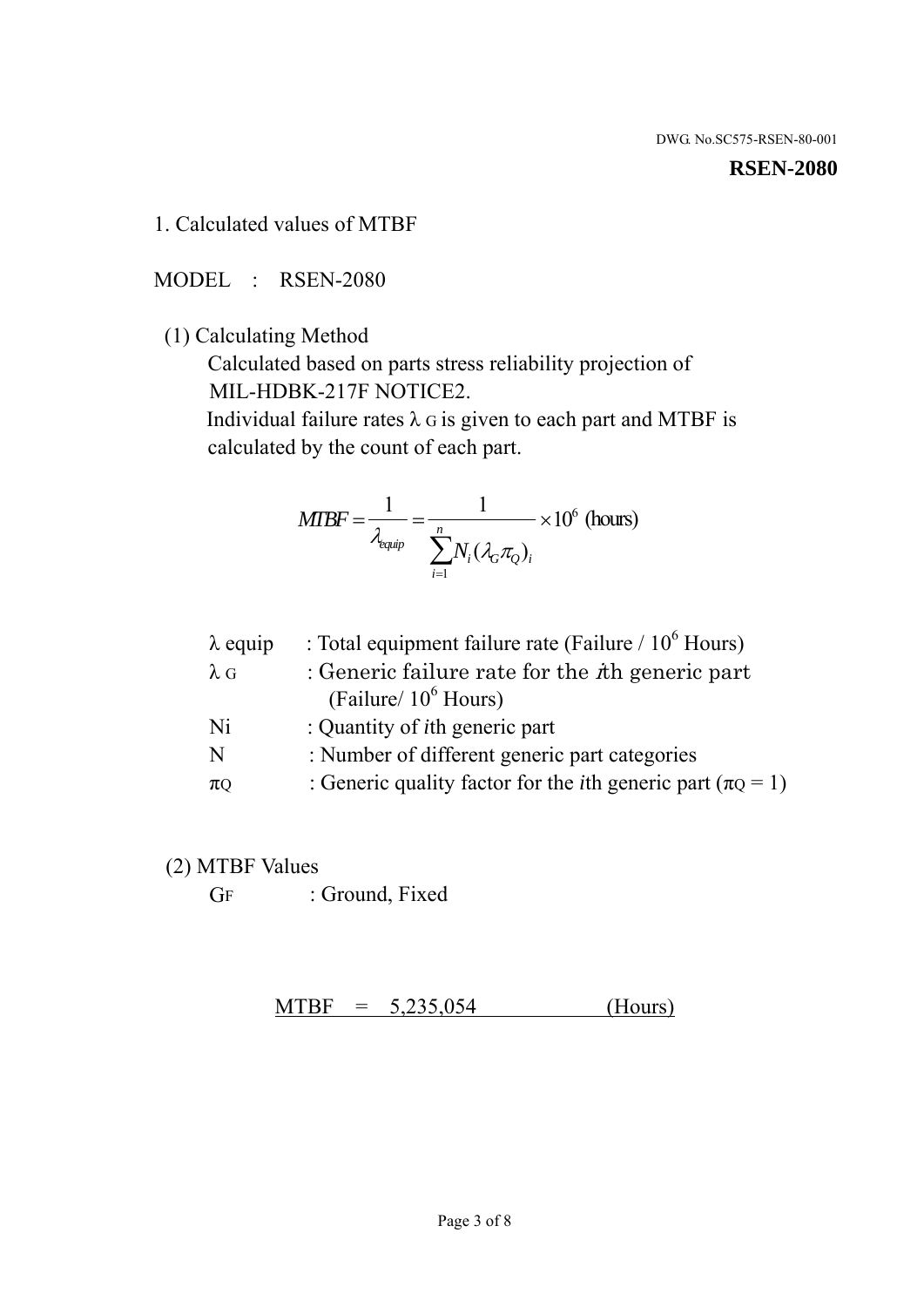#### **RSEN-2080**

2. Vibration Test

### MODEL : RSEN-2080 (Representation Product : RTHN-5150)

- (1) Vibration Test Class Frequency Variable Endurance Test
- (2) Equipment Used Controller VS-1000-6, Vibrator 905-FN ( IMV CORP.)
- (3) The Number of D.U.T. (Device Under Test) 2 units
- (4) Test Condition
	- · Frequency : 10~55Hz
	- · Amplitude : 0.7mm, Sweep for 1 min.
	- · Dimension and times : X, Y and Z directions for 0.5 hours each.

## (5) Test Method

Fix the D.U.T. on the fitting-stage

## (6) Test Results

PASS

#### Typical Sample Data

| Check item                         | Spec.                           |                   | <b>Before Test</b>  | After Test          |
|------------------------------------|---------------------------------|-------------------|---------------------|---------------------|
|                                    | Differential Mode: 25dBmin.     | $0.2$ MHz         | 75.15               | 75.10               |
|                                    |                                 | 30 MHz            | 56.05               | 56.05               |
| Attenuation (dB)                   | Common Mode: 25dBmin.           | $0.1$ MHz         | 32.80               | 32.80               |
|                                    |                                 | $10 \text{ MHz}$  | 38.70               | 38.20               |
| Leakage Current (mA)               | 5mA max.(500V, 60Hz)            | Line1             | 2.68                | 2.67                |
|                                    |                                 | Line <sub>2</sub> | 2.68                | 2.67                |
|                                    |                                 | Line3             | 2.69                | 2.68                |
| DC Resistance $(m\Omega)$          | $6m \Omega$ max.                |                   | 2.54                | 2.54                |
| <b>Test Voltage</b>                | $L-L: 2192Vdc$ 60s.             |                   | OK                  | OK                  |
|                                    | $L-E$ : 2500Vac 60s.            |                   |                     |                     |
| Isolation Resistance ( $M\Omega$ ) | $100M \Omega$ min. (500Vdc 60s) |                   | $1.0 \times 10^{7}$ | $1.0 \times 10^{7}$ |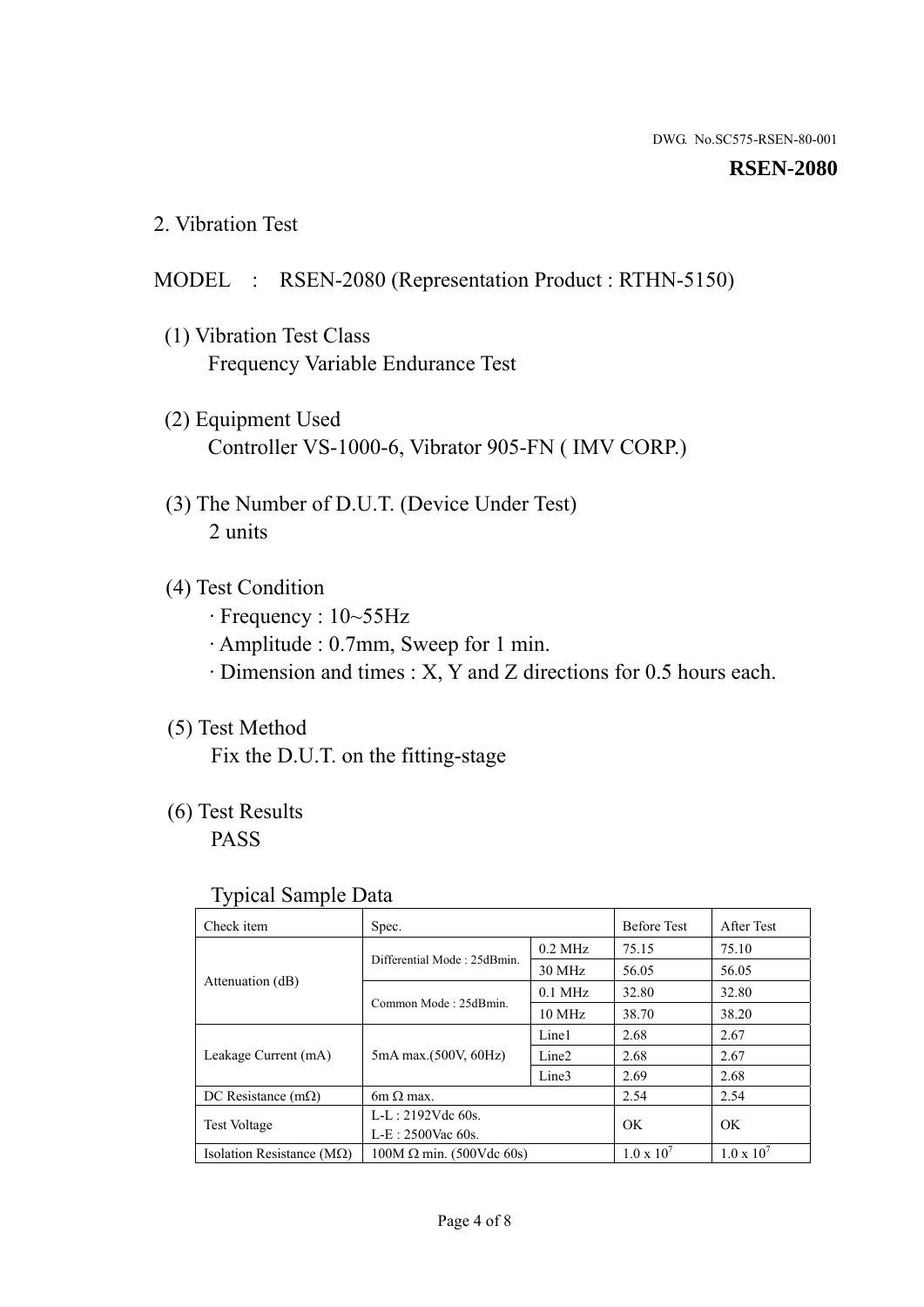1 cycle

30min.

3min.

30min.

3. Heat Cycle Test

## MODEL : RSEN-2080 (Representation Product : RTHN-5150)

- (1) Equipment Used TEMPERATURE CHAMBER TSA-71H-W (ESPEC CORP.)
- (2) The Number of D.U.T. (Device Under Test) 2 units
- (3) Test Conditions
	- · Ambient Temperature : -25~+85°C · Test Cycles : 100cycles
- (4) Test Method

 Before the test check if there is no abnormal characteristics and put the D.U.T. in the testing chamber. Then test it in the above cycles, After the test is completed leave it for 1 hour at room temperature and check it if there is no abnormal each characteristics.

+85°C

 $-25^{\circ}$ C

(5) Test Results

PASS

| <b>Typical Sample Data</b> |  |
|----------------------------|--|
|                            |  |

| Check item                         | Spec.                           |                   | <b>Before Test</b>  | After Test          |
|------------------------------------|---------------------------------|-------------------|---------------------|---------------------|
|                                    | Differential Mode: 25dBmin.     | $0.2$ MHz         | 68.95               | 73.65               |
|                                    |                                 | $30$ MHz          | 57.70               | 54.75               |
| Attenuation (dB)                   | Common Mode: 25dBmin.           | $0.1$ MHz         | 33.50               | 31.50               |
|                                    |                                 | $10$ MHz          | 40.25               | 40.40               |
| Leakage Current (mA)               | 5mA max.(500V, 60Hz)            | Line1             | 2.69                | 2.63                |
|                                    |                                 | Line <sub>2</sub> | 2.67                | 2.65                |
|                                    |                                 | Line3             | 2.67                | 2.65                |
| DC Resistance $(m\Omega)$          | 6m $\Omega$ max.                |                   | 2.47                | 2.44                |
|                                    | $L-L: 2192Vdc$ 60s.             |                   | OK                  | OK                  |
| Test Voltage                       | $L-E$ : 2500Vac 60s.            |                   |                     |                     |
| Isolation Resistance ( $M\Omega$ ) | $100M \Omega$ min. (500Vdc 60s) |                   | $1.0 \times 10^{7}$ | $1.0 \times 10^{7}$ |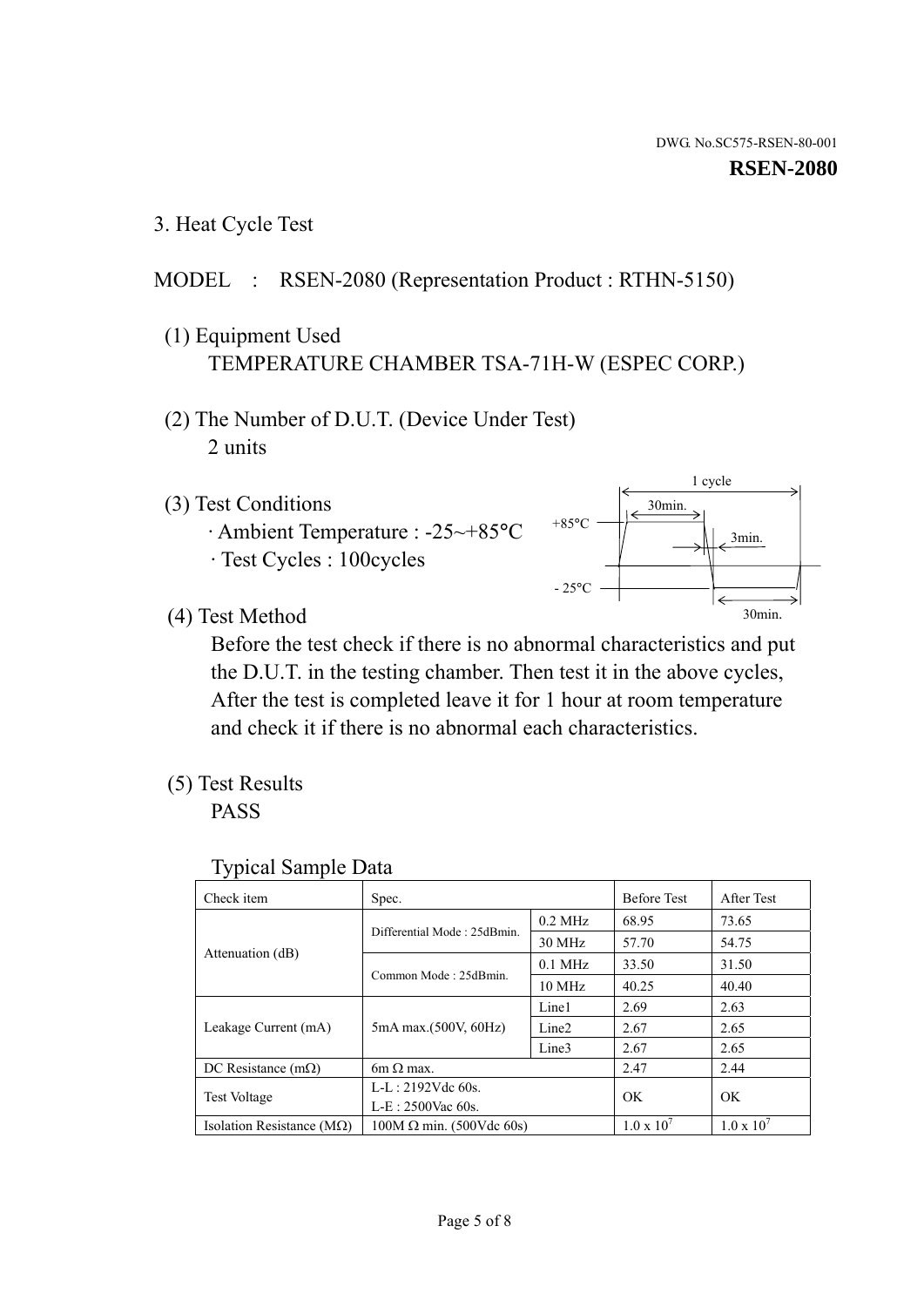4. Humidity Test

## MODEL : RSEN-2080 (Representation Product : RTHN-5150)

- (1) Equipment Used TEMP. & HUMID. CHAMBER PR-4KT (ESPEC CORP.)
- (2) The Number of D.U.T. (Device Under Test) 2 units

## (3) Test Conditions

- · Ambient Temperature : +40°C
- · Test Time : 500 hours
- · Ambient Humidity : 90~95% RH No Dewdrop

## (4) Test Method

 Before the test check if there is no abnormal characteristics and put the D.U.T. in the testing chamber. Then test it in the above conditions. After the test is completed leave it for 1 hour at room temperature and check it if there is no abnormal each characteristics.

## (5) Test Results

PASS

| ັ່<br>Check item                   | Spec.                       |                   | <b>Before Test</b>  | After Test          |
|------------------------------------|-----------------------------|-------------------|---------------------|---------------------|
|                                    | Differential Mode: 25dBmin. | $0.2$ MHz         | 71.45               | 74.75               |
|                                    |                             | 30 MHz            | 54.85               | 49.00               |
| Attenuation (dB)                   | Common Mode: 25dBmin.       | $0.1$ MHz         | 33.40               | 33.50               |
|                                    |                             | $10 \text{ MHz}$  | 39.15               | 39.90               |
| Leakage Current (mA)               | 5mA max.(500V, 60Hz)        | Line1             | 2.71                | 2.66                |
|                                    |                             | Line <sub>2</sub> | 2.70                | 2.66                |
|                                    |                             | Line3             | 2.69                | 2.66                |
| DC Resistance $(m\Omega)$          | $6m \Omega$ max.            |                   | 2.51                | 2.44                |
| Test Voltage                       | $L-L: 2192Vdc$ 60s.         |                   | OK                  | OK.                 |
|                                    | $L-E: 2500$ Vac 60s.        |                   |                     |                     |
| Isolation Resistance ( $M\Omega$ ) | $100M$ Ω min. (500Vdc 60s)  |                   | $1.0 \times 10^{7}$ | $1.0 \times 10^{7}$ |

#### Typical Sample Data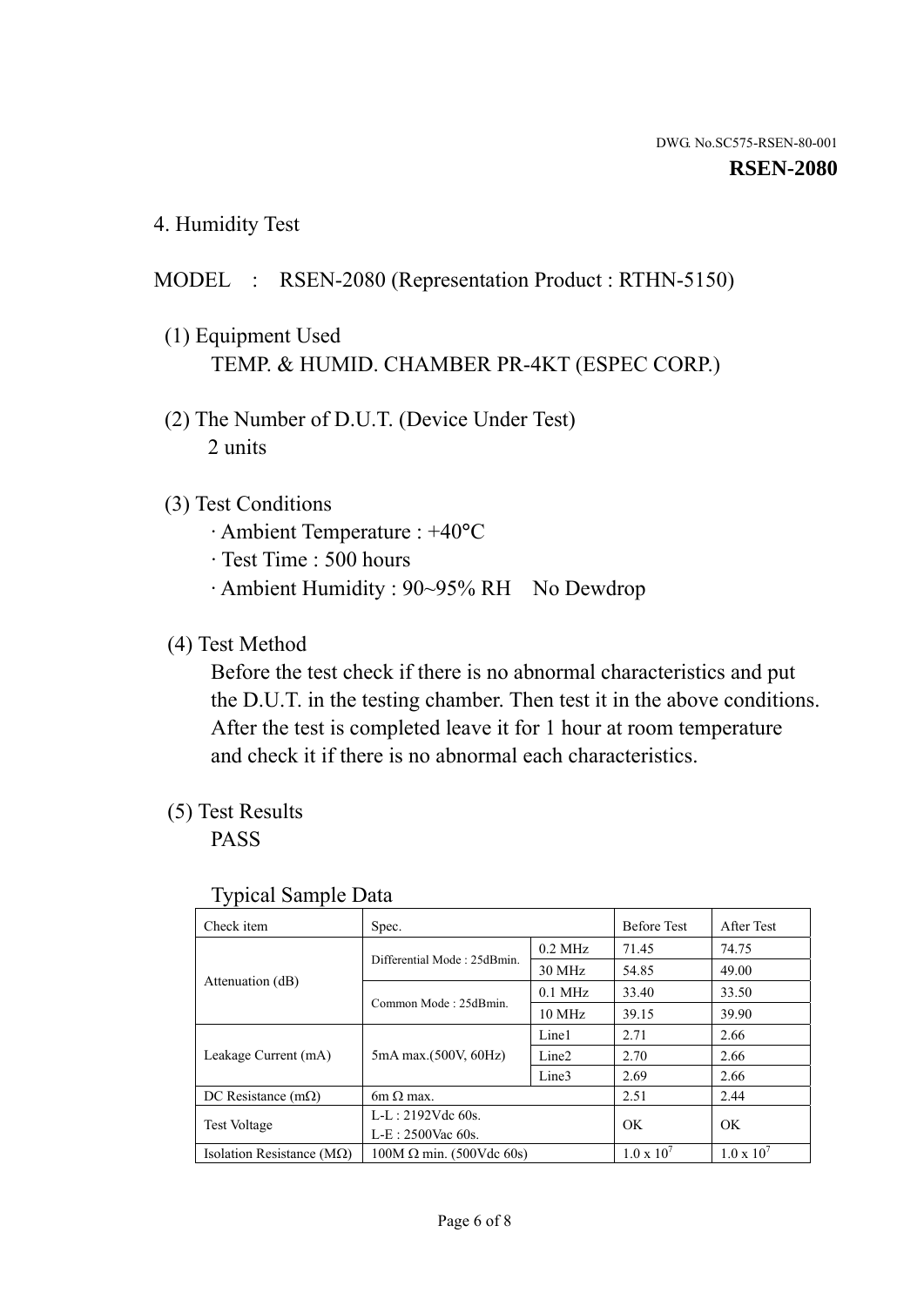5. High Temperature Resistance Test

## MODEL : RSEN-2080 (Representation Product : RTHN-5300)

- (1) Equipment Used TEMPERATURE CHAMBER PHH-300 ( ESPEC CORP.)
- (2) The Number of D.U.T. (Device Under Test) 2 units
- (3) Test Conditions
	- · Ambient Temperature : +50°C
	- · Test Time : 500 hours
	- · Operating : DC 300A
- (4) Test Method

 Before the test check if there is no abnormal characteristics and put the D.U.T. in the testing chamber. Then test it in the above conditions. After the test is completed leave it for 1 hour at room temperature and check it if there is no abnormal each characteristics.

(5) Test Results

PASS

| Check item                         | Spec.                           |                   | <b>Before Test</b>  | After Test          |
|------------------------------------|---------------------------------|-------------------|---------------------|---------------------|
|                                    | Differential Mode: 25dBmin.     | $0.2$ MHz         | 75.80               | 78.15               |
|                                    |                                 | 30 MHz            | 34.25               | 38.60               |
| Attenuation (dB)                   | Common Mode: 25dBmin.           | $0.5$ MHz         | 34.15               | 34.40               |
|                                    |                                 | 6 MHz             | 38.60               | 29.55               |
| Leakage Current (mA)               | 5mA max.(500V, 60Hz)            | Line1             | 2.72                | 2.65                |
|                                    |                                 | Line <sub>2</sub> | 2.72                | 2.66                |
|                                    |                                 | Line3             | 2.72                | 2.66                |
| DC Resistance $(m\Omega)$          | $2m \Omega$ max.                |                   | 1.02                | 0.99                |
| <b>Test Voltage</b>                | $L-L: 2192Vdc$ 60s.             |                   | OK.                 | OK                  |
|                                    | $L-E: 2500$ Vac 60s.            |                   |                     |                     |
| Isolation Resistance ( $M\Omega$ ) | $100M \Omega$ min. (500Vdc 60s) |                   | $1.0 \times 10^{7}$ | $1.0 \times 10^{7}$ |

#### Typical Sample Data